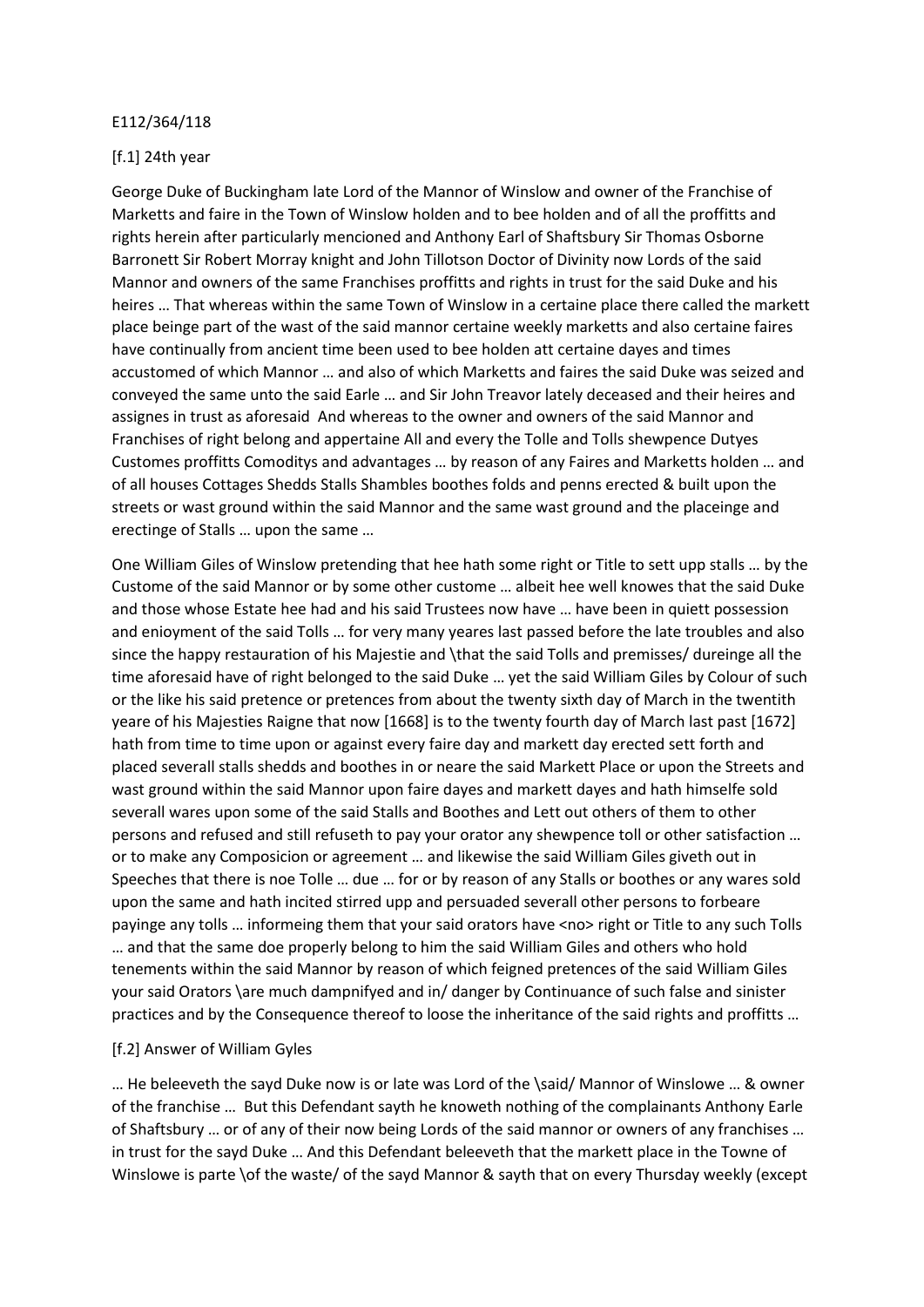itt fall out to be a faire day or a day by Lawe prohibited to hold faires or marketts upon) thoroughout the yeare there hath continually from ancient tyme beene used to bee holden a markett & yearely upon the tenth day of August comonly called St Lawrence day (except the same day fall out & happen to bee on a day by Lawe alsoe prohibited to hold faires) there hath yearely from auncient tyme beene used to be holden in the sayd [Towne] a Faire & noe other faires or markets upon any other day or dayes to this Defendants knowledge or beleife

And this Defendant alsoe beleeveth that the sayd Duke was … seised of the sayd Mannor … & alsoe of the sayd Markett & Faire … And this Defendant sayth that he beleeveth that to the [lords?] & owners of the sayd Mannor & faire & markett there of right belong & appertaine the Toll & Tolls for goods & chattells bought & sould therein from all persons not exempted shewpence [---] forraigner not exempted nor Tenant of nor inhabiting in the sayd Mannor & selling wares therein the which forraigner selling any wares in the sayd markett payeth or ought to pay every market day one penny for a shew penny & on every faire day twoe pence for shew pence unto the owner of the sayd faire & markett & alsoe stallage for all stalls duely sett up by the owner or owners of the sayd faire & markett on the waste of the sayd Mannor in the Towne aforsayd But this Defendant denyeth that to the owner or owners of the sayd Mannor & Franchises there of right doe belonge all the duties customes proffitts comodities & advantages whatsoever … of all howses cottages shedds stalls shambles boothes foldes or pennes erected or build uppon the streets or waste ground within the sayd Mannor Although this Defendant beleeveth that the waste ground of the sayd Mannor is the Lords of the sayd Mannor

And further this Defendant sayth that he hopes to prove that the Messuage & howse wherein this Defendant inhabiteth within the sayd Towne … is an auntient Messuage & howse & \that/ the owners & possessors thereof for the tyme beinge have tyme out of mind had & ought to have the liberty & freedome of setting & placeing twoe rowes of stalls extending east ward & westward as farre as the front of the sayd dwelling howse extendeth with reasonable liberty & space for the persons resorting to the sayd markett & faire to passe betweene them within the now markett place held in the sayd Towne & takeing away the sayd stalls att the night of every day of the market & faire in the sayd Towne held as aforesayd for the which this Defendant & every owner & occupyer of the sayd howse ought to pay foure pence by the yeare to the Lord of the sayd Mannor … & for the further evidence thereof this Defendant hopeth to produce auntient records to make out the same

And this Defendant sayth that he likewise claymeth a right to sett upp stalls or shedds or booths in the waste ground of the sayd Mannor before & according to the extent of the sayd howse in maner & forme aforsayd but this Defendant denyeth that he claymeth any right or title to sett upp any pennes or other priviledge save what is before & hereafter mencioned …

And this Defendant sayth that he hath heared that the Complainant the Duke of Buckingham & his under Tenants for about Twenty severall yeares last past have claymed the Tolls & shew pence & some shambles stalls & boothes being proffitts of the sayd Faires & marketts …

And this Defendant further saith \that/ he hath from tyme to tyme dureing the tyme in the Bill mencioned namely uppon every faire day or market day erected set forth & placed two & noe more or other rowes of stalls shedds or boothes in the sayd market place or upon the comon streete or waste round in the sayd Mannor extending eastward & westward as farre as the fronte of this Defendants dwelling howse with reasonable liberty & space for the persons resorting to the said markett & faire to passe betweene them as to him was very lawful & not otherwise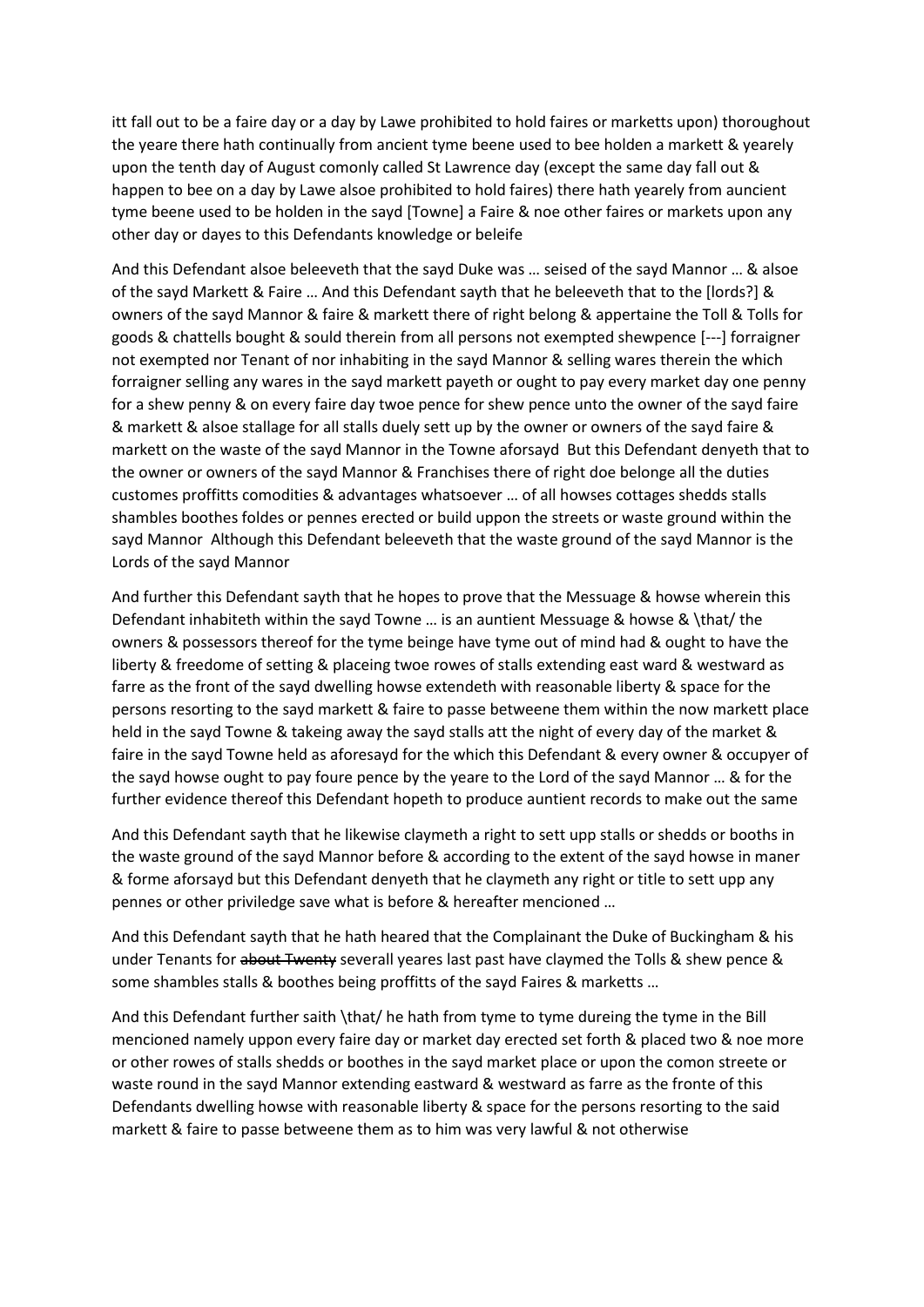And this Defendant confesseth that he hath sold severall wares & goods but he cannot sett forth the particulers thereof & alsoe confesseth that he hath \sometimes/ lett out stalls & boothes to other persons as he conceiveth was Lawfull for him to doe But this Defendant sayth that for the same he yearely doth or of right ought to pay \to/ the Lord … foure pence & noe more for the sayd liberty & freedom of erecting & every strainger or foreigner not tenant nor Resyant within the sayd Mannor using any of the sayd stalls shedds or boothes ought every market day to pay by custome to the owner of the sayd Mannor & market one penney for a shew penny & every Fayre day to the Lord … Twoe pence which this Defendant hopeth have beene duely & truly payd accordingly

And this Defendant sayth that he beleeveth & hopes to prove that the sayd Duke \hath as fully & freely/ enioyed the beneffitt or proffitt of Faires & markets there held & kept as any his predecessors have \ever/ enioyed the same And this Defendant denyeth that he ever gave or giveth out in speeches that there is no Toll shewpence or other proffitt of Faire or markett due to the Complainants for or by reason of any stalls or boothes or any wares sold upon the same & this Defendant denyeth that he hath incited stirred upp or perswaded any other persons to forbeare paying any Toll … And this Defendant denyeth that he ever informed any person that the Complainants or any of them have any [=no?] right or title to any such Tolls …

But this Defendant sayth that he beleeveth that the use of the ground for penns or Folds for sheepe in the market place for the same soe farr as the same are [*deletion*] paved with stone by the respective owners or occupiers of every howse in the \said/ sheepe markett of Winslowe aforesayd doth in right ... belong to the owners \or occupiers/ of the respective howses abutting upon the respective ground \used/ for penns & folds & that the sayd owners & occupiers tyme out of minde have answered to the Lord … foure pence & noe more of right as a compensacion or recompence for the same & therefore have soe enioyed the same & of right ought so to doe

And this Defendant denyeth that by reason of any feigned pretences of this Defendant the Complainants are any what dampnifyed or in danger by any false or sinister practises of this Defendant or any consequence thereof which he disavoweth to loose the inheritance of any right or proffits due to them … And this Defendant saith that he cannot certainly set forth the number of stalls he soe sett out for that upon scarcity of people resorting to the sayd markett or faire he converts twoe into one & upon plenty of people so resorting he converts sometimes one into twoe without encroachment of more ground

And this Defendant sayth as before he cannot tell what wares & goods have beene sold by this Defendant therein nor by him shewed in any markett or faire … he haveing kept noe memoriall or remembrance thereof And this Defendant by reason of an acconted auntient[?] fame[?] delivered downe to posterity That the auntient market place of the sayd Towne of Winslowe was scited in the streete called the Great Horne Streete in which streete every man payeth of auntient custome & useage to the Lord of the sayd Mannor foure pence yearely for head silver or a fine [illegible] because as this Defendant is informed of the proffitt made by the sayd Auntient market place & every man dwelling contiguous to the present markett place tyme out of minde hath payd only one penny for head silver yearely & this Defendant beleeveth the cause or reason of this his priveledge of setting stalls & penns as aforesayd was for a compensacion of the nuisance made to the howse of this Defendant by the mutacion of the sayd markett scite & thereby embarassing the accesse to this Defendants sayd howse and premisses[?] and this Defendant beleeveth att this Day no memory of man \can/ tell the originall cause thereof